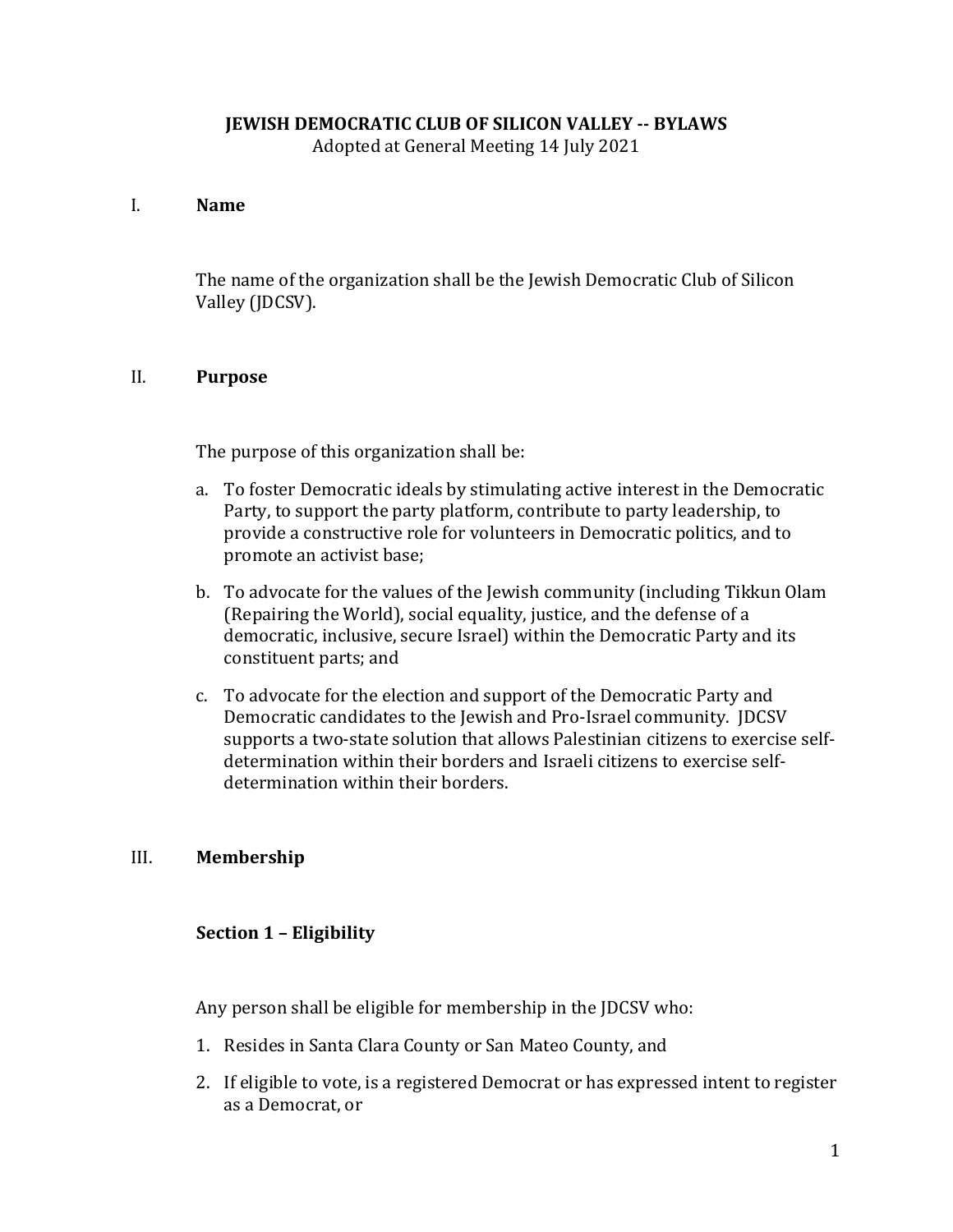3. If unable to register to vote and is over the age of 16, has expressed an affiliation with the Democratic Party.

## **Section 2 - Honorary Members**

JDCSV may, upon approval of the Executive Board, bestow additional classes of membership to any Democrat who meets the donor criteria set forth by the Executive Board, except that no class shall have voting rights greater than any Individual Member.

### **Section 3 - Good Standing**

Everyone eligible to be a member of the JDCSV and who has paid his or her annual dues, or has received a waiver of such, shall be a member in good standing.

#### **Section 4 – Dues**

Dues in an amount set by the Executive Board shall be due and payable upon joining the JDCSV, and annually at the anniversary of that initial date of joining the JDCSV. Dues are non-refundable, in whole or in part, unless required by law. Payment of dues shall not be obligatory to anyone for whom it constitutes an economic hardship after due consideration and approval by the Officers. JDCSV may allocate part of membership dues to any California Democratic Party Chartered organization or Council of Clubs in which it affiliates without additional approvals from the Membership.

## **Section 5 – Voting**

Except for the initial organizing meeting and the next 2 general meetings, a member in good standing who has attended at least three prior meetings or been a member for at least 90 days shall be eligible to vote.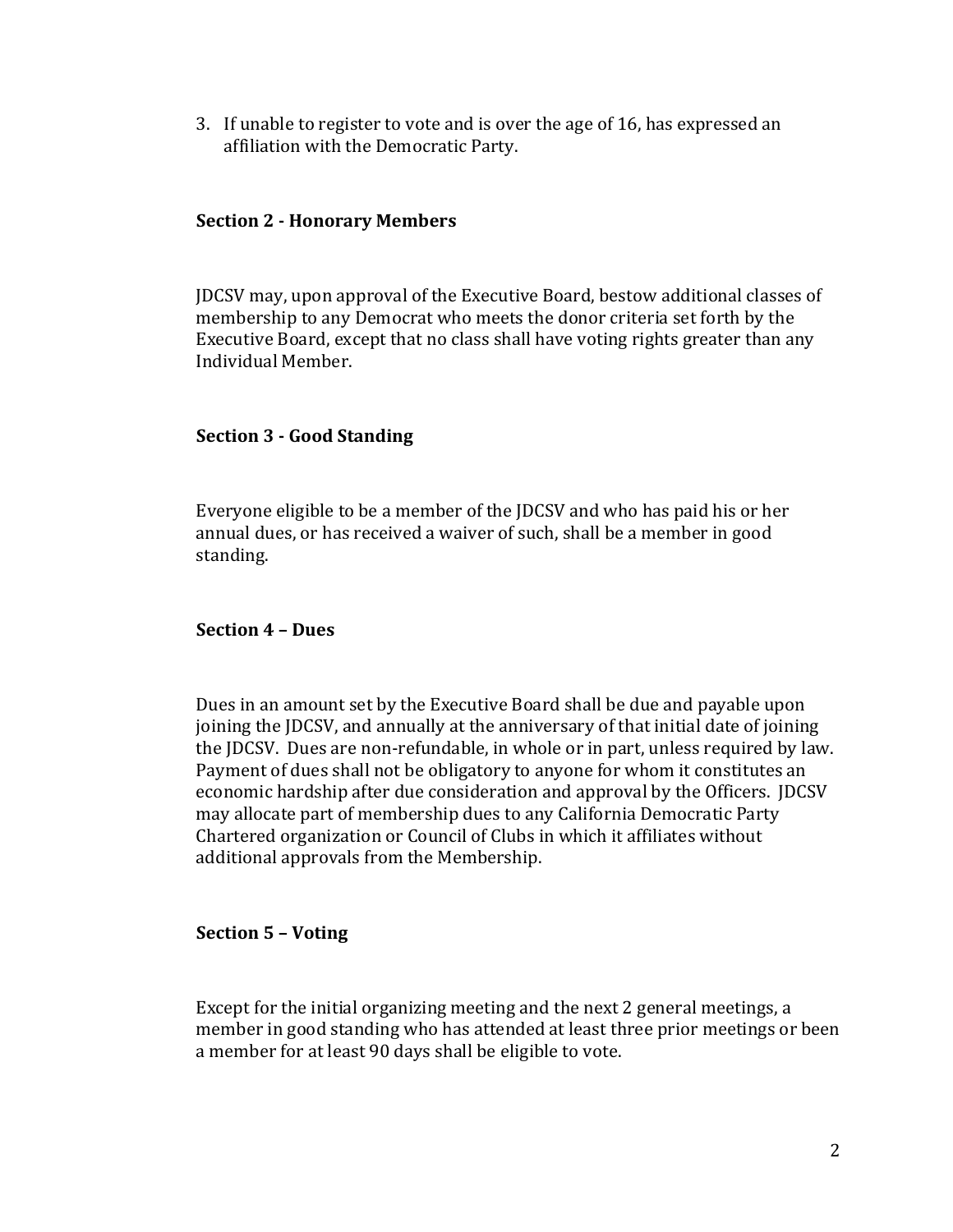The JDCSV Executive Board may utilize membership records, credentials reports and testimony to assist in determining the eligibility to vote for Members in Good Standing.

No proxy voting shall be permitted. Each eligible member may vote in person, by mail, or by email according to procedures established by the Executive Board.

## **IV. Executive Board**

JDCSV shall be governed by an Executive Board comprised of Officers and Directors, all of whom must be members of JDCSV in good standing.

# **Section 1 - Officers**

Elected officers of the JDCSV shall be the President, Vice-President, Secretary and Treasurer. All officers must be registered Democrats.

An elected officer may be removed from office by resolution of a two-thirds vote of the members at a General Meeting for such causes as missing three unexcused consecutive meetings or non-performance of duties, providing the membership and the officer have been notified ten days in advance of the meeting of the proposed action against the officer.

#### **Section 2 – Directors** A. **At Large Directors**

There shall be two elected at large directors, one who is a self-identified female and the other who is not a self-identified female, which shall be elected at the same time and manner as the Officers.

# B. **Appointed Directors**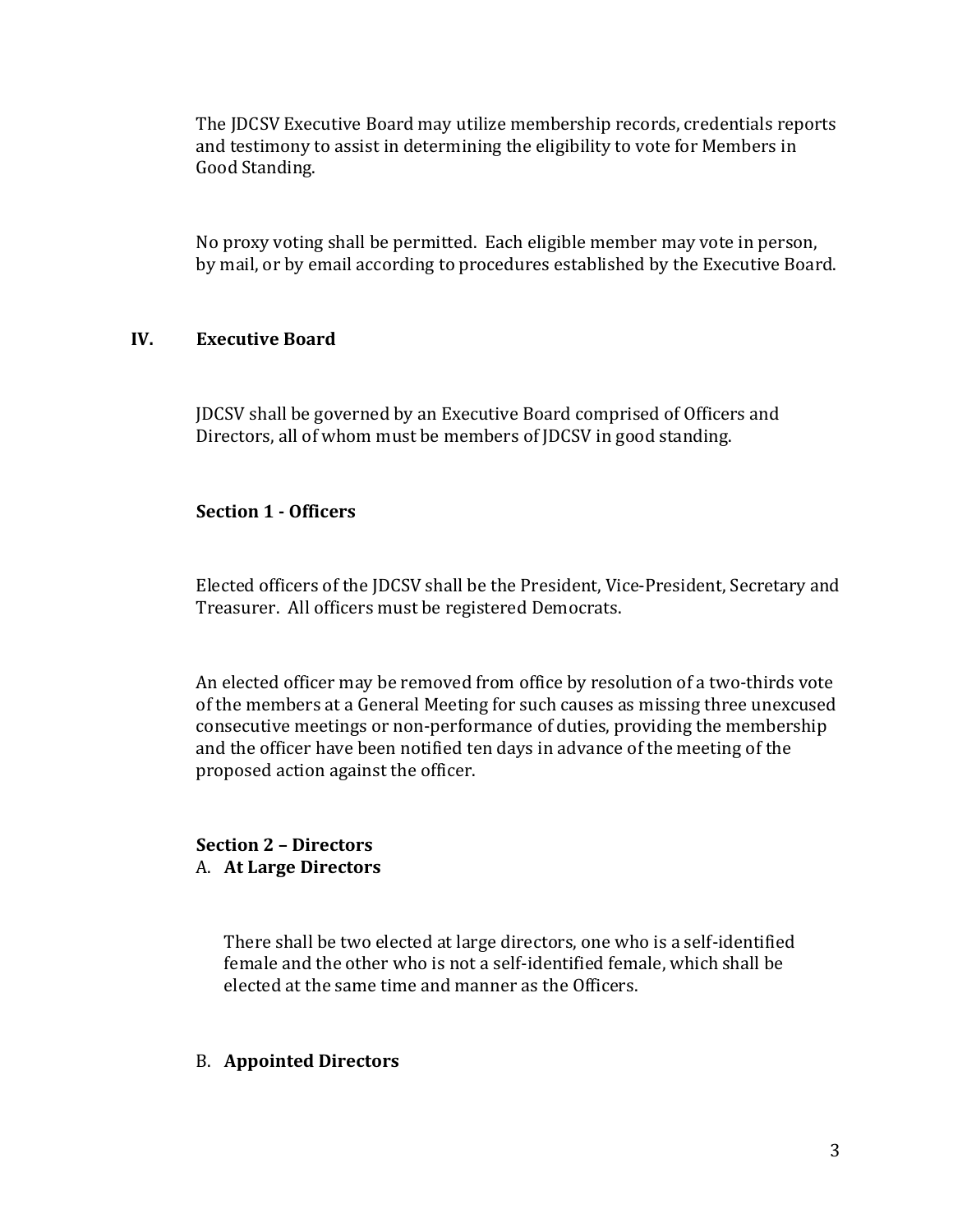Appointed Directors shall begin their term upon appointment and expire at the end of the Officers 'term of office.

The following directors shall be appointed by a majority vote of the Officers and At-Large Directors.

## 1. **Event Director**

Shall work with the President and other Officers to coordinate all events.

# **2. Political Director**

Shall work with the Officers and At-Large Directors to coordinate political activities in support of Democratic candidates and the JDCSV agenda**.**

# 3. **Communications Director**

Shall be responsible for correspondence, newsletters, press releases and web sites of and by JDCSV.

# 4. **Finance Chair**

Shall be responsible for organizing fundraising.

# **5. Membership Director**

Shall work with Secretary to maintain and organize Membership roll for JDCSV and manage credentials for General meetings.

# **6. Parliamentarian**

Shall have the responsibility of maintaining and interpreting these bylaws and the application of Robert's Rules of Order upon the General Membership and Executive Board meetings.

## **7. Honorary Chairperson**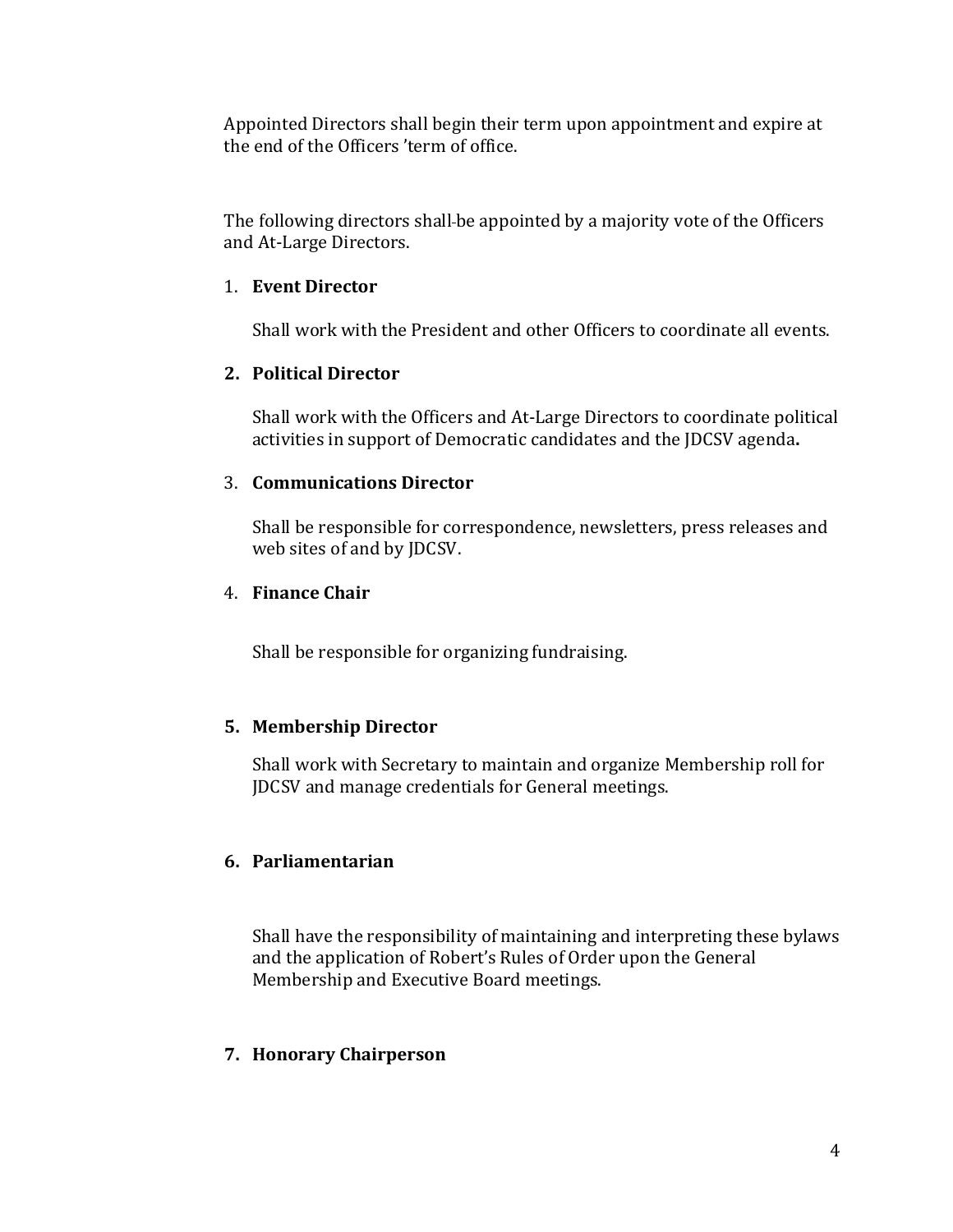By a two-thirds vote, the Executive Board may appoint a non-voting Honorary Chairperson to the Executive Board.

## **Section 3 - Duties**

#### **A. President**

The President shall be the Chief Executive Officer of the JDCSV. He/she shall preside over all general meetings of the JDCSV and the Executive Board; make appointments to other positions as required; and act as official spokesperson of the JDCSV. In addition, the President should stimulate active interest in the political process; provide a constructive role for active volunteers; contribute to effective leadership and individual responsibility; and promote harmony among the JDCSV membership, between other clubs and within the Santa Clara County and San Mateo County Democratic Party.

#### **B. Vice-President**

The Vice President shall serve at the direction of the President. He/she shall preside at meetings if the President is unable to do so or if requested by the President to do so. The Vice-President shall take over the duties of President in the absence of that officer and is responsible for the annual audit.

#### **C. Secretary**

The Secretary shall keep the minutes of the general meetings, Executive Board meetings, conduct correspondence, maintain the JDCSV's records, and is responsible for internal communications.

#### **D. Treasurer**

The Treasurer shall be responsible for the collection of dues; receive and deposit all JDCSV funds received; maintain an accurate record of JDCSV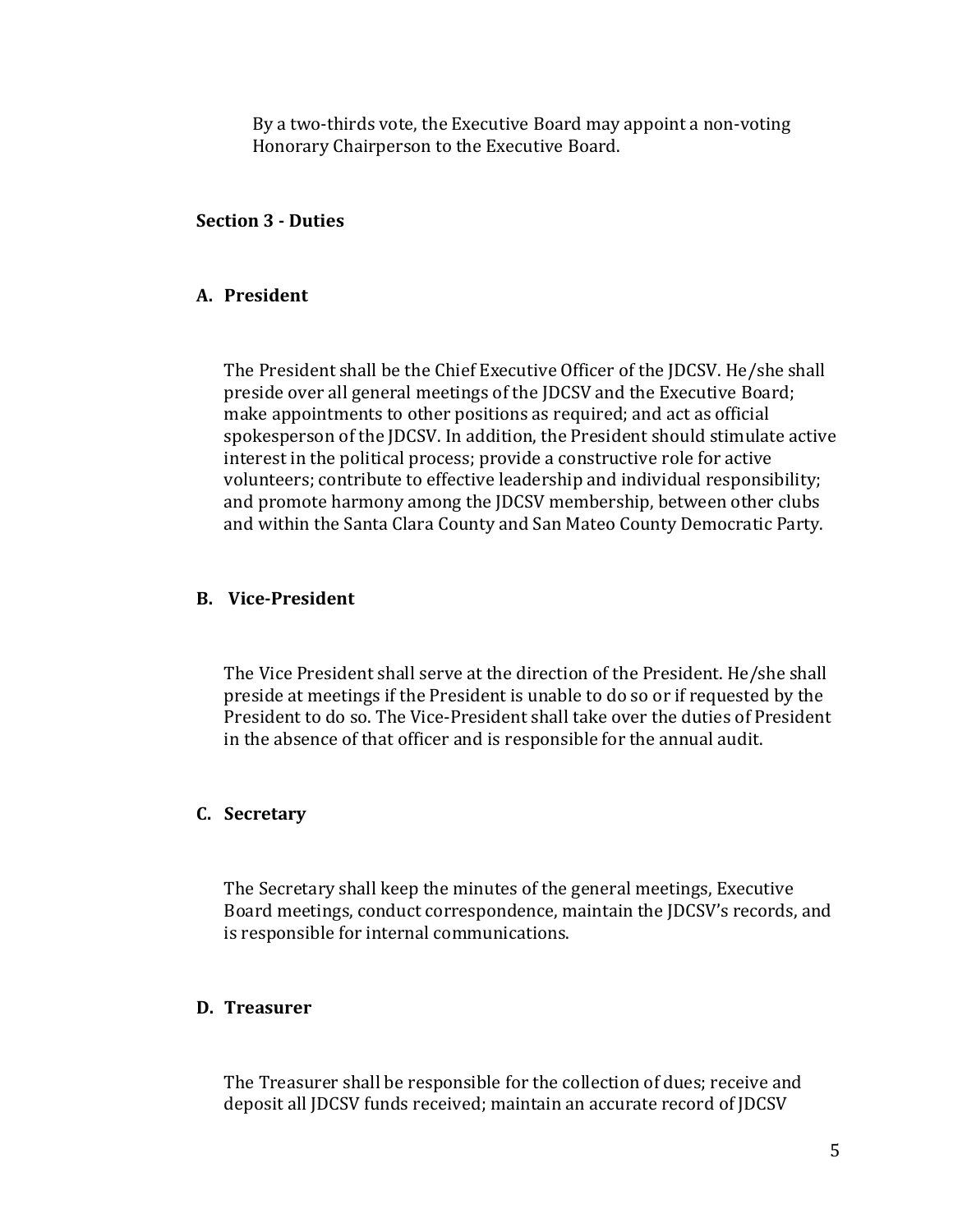receipts and expenditures; sign all checks as authorized by the Executive Board; make the record of JDCSV receipts and expenditures available to any member when requested; provide a report of the JDCSV financial status at JDCSV meetings as requested; provide an annual written report of JDCSV financial status; and make the books and all other financial records of the JDCSV available to the audit committee. In addition, the Treasurer shall be responsible for filing FPPC/FEC financial reports as required. The Treasurer may be appointed or delegated to a professional treasurer by a majority vote of the Executive Board and in doing so, shall not be an elected member.

#### **Section 4 - Elections**

Except for the initial election of Officers and At-Large Directors, each Officer and At-Large Director shall be elected at the general meeting held in January 2023 and every other January thereafter. The term of office is until the next election.

A nominating committee shall be appointed by the President and approved by the Executive Board of 2 to 4 volunteers from the membership. The nominating committee shall select at least one candidate for each elective office and report their selections one month prior to the election meeting. At the election meeting the floor will be open for additional nominations. Starting 1 year after the initial approval of the bylaws by the membership, any candidate for the position of President must have been a member in good standing for at least the past 1 year.

The election may be held by show of hands or voice vote for uncontested offices. A secret ballot will be used for any contested offices. Those nominees who receive a majority vote shall be declared elected. If no person receives a majority of votes cast, a run-off shall be held between those two persons receiving the greatest number of votes. The person receiving the majority of the votes shall be declared elected.

## **Section 5 - Vacancies**

Should any officer resign or fail to attend three general meetings or Executive Board meetings in a row without a cause that is approved by the Executive Board, the Executive Board shall declare that office vacant. This board vacancy shall be filled by a nomination of the President and confirmed by a majority vote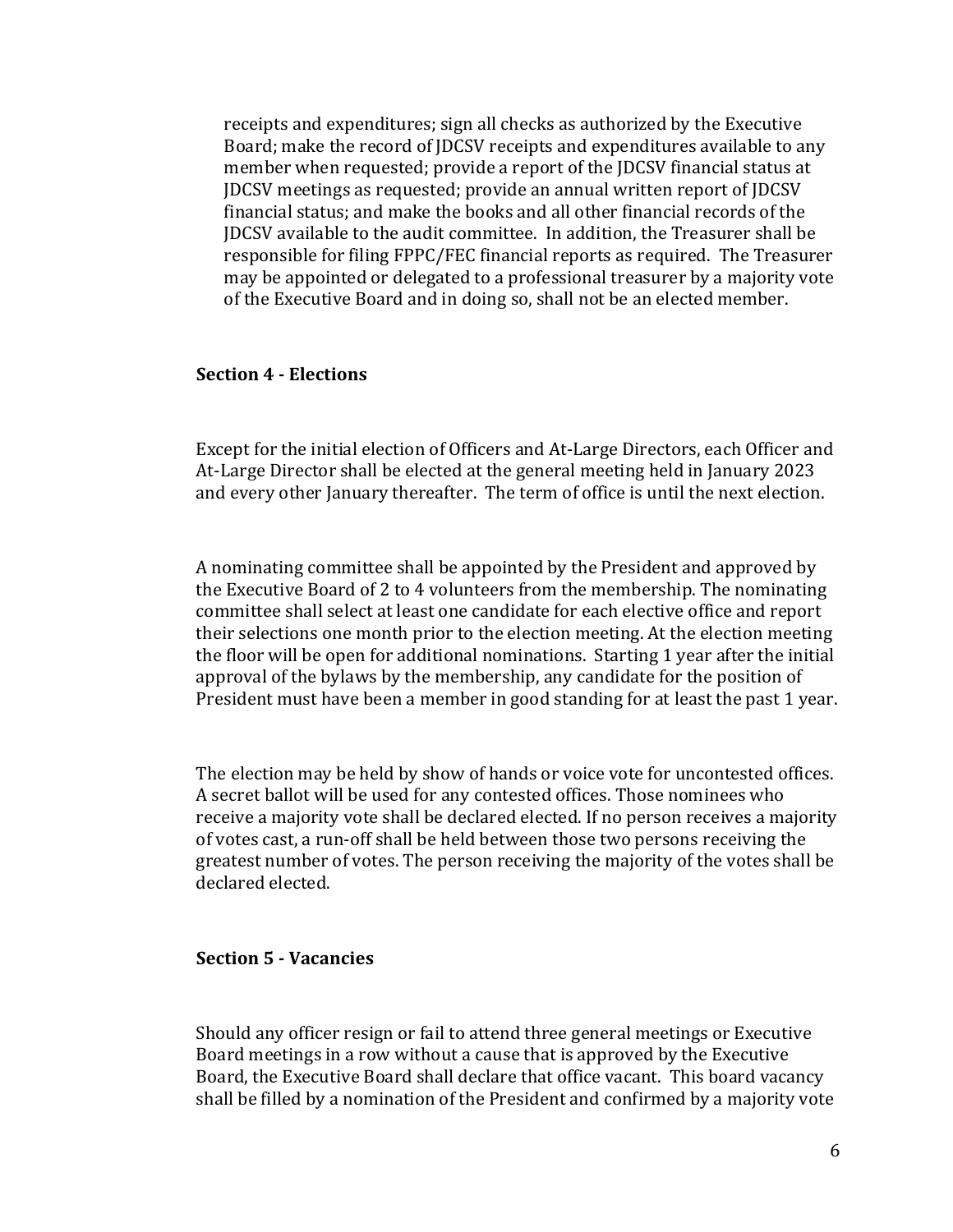of the Executive Board within 45 days of the position being declared vacant. This successor will hold this office and complete the unexpired term.

## **Section 6 – Organizing Meeting**

Upon the adoption of these bylaws, JDCSV may elect initial Officers and At Large Directors as set forth in Article IV, Section 4.

# **V. Meetings**

#### **Section 1 - General Meetings**

There shall be a minimum of four quarterly General meetings each year. Other General meetings shall be held at such times and places as specified by a majority of the Executive Board. Each General meeting requires a quorum.

#### **Section 2 – Quorum**

A quorum at any general meeting shall be the number of members of the Executive Board plus ten percent (10%) of those whose membership is in good standing. A quorum at a candidate endorsing, electing, or bylaws amending meeting shall be the number of officers plus twenty percent (20%) of those whose membership is in good standing.

## **Section 3 - Notices**

At least two (2) weeks prior to a general meeting at which the following items will be discussed and voted upon, meeting notices shall be emailed to each member of the JDCSV in good standing:

JDCSV elections and filling of vacancies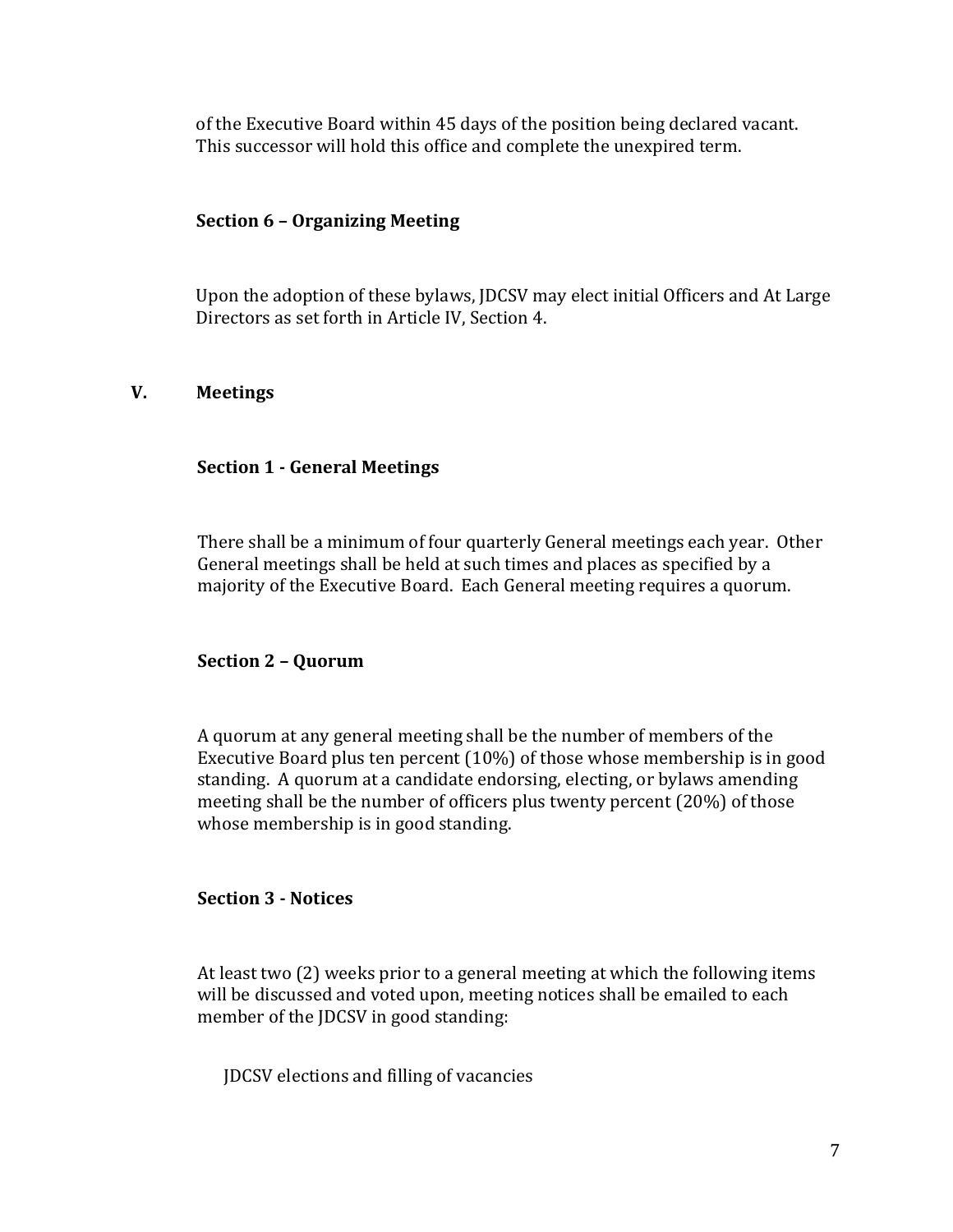Proposed amendments to bylaws

Proposed resolutions

Endorsements of candidates and/or ballot measures

All prospective Democratic candidates must be invited to endorsement meetings for their race at least five business days prior to the meeting. 

Such notice shall specify the time, place and date of the general meeting and describe the event.

## **VI. Executive Board Operations**

## **Section 1- Function**

The Executive Board shall approve all expenditures and carry out the JDCSV business between general meetings in a manner consistent with actions taken at the general meetings, and perform any other duties provided for in these bylaws. The President, or their delegate, shall pre-approve any written correspondence on behalf of the JDCSV. The President, or their delegate, shall be the sole spokesperson of the JDCSV.

## **Section 2 – Meetings**

The JDCSV Executive Board shall meet no less often than quarterly at a time and place designated by the President upon 10 days email or written notice. Video and phone conferencing may be an acceptable form of conducting Executive Board meetings.

The President shall call a meeting, with advance notice, of the Executive Board as needed. Special meetings may be called by a majority of the current members of the Executive Board at any time. A majority of the then current members of the Executive Board shall constitute a quorum.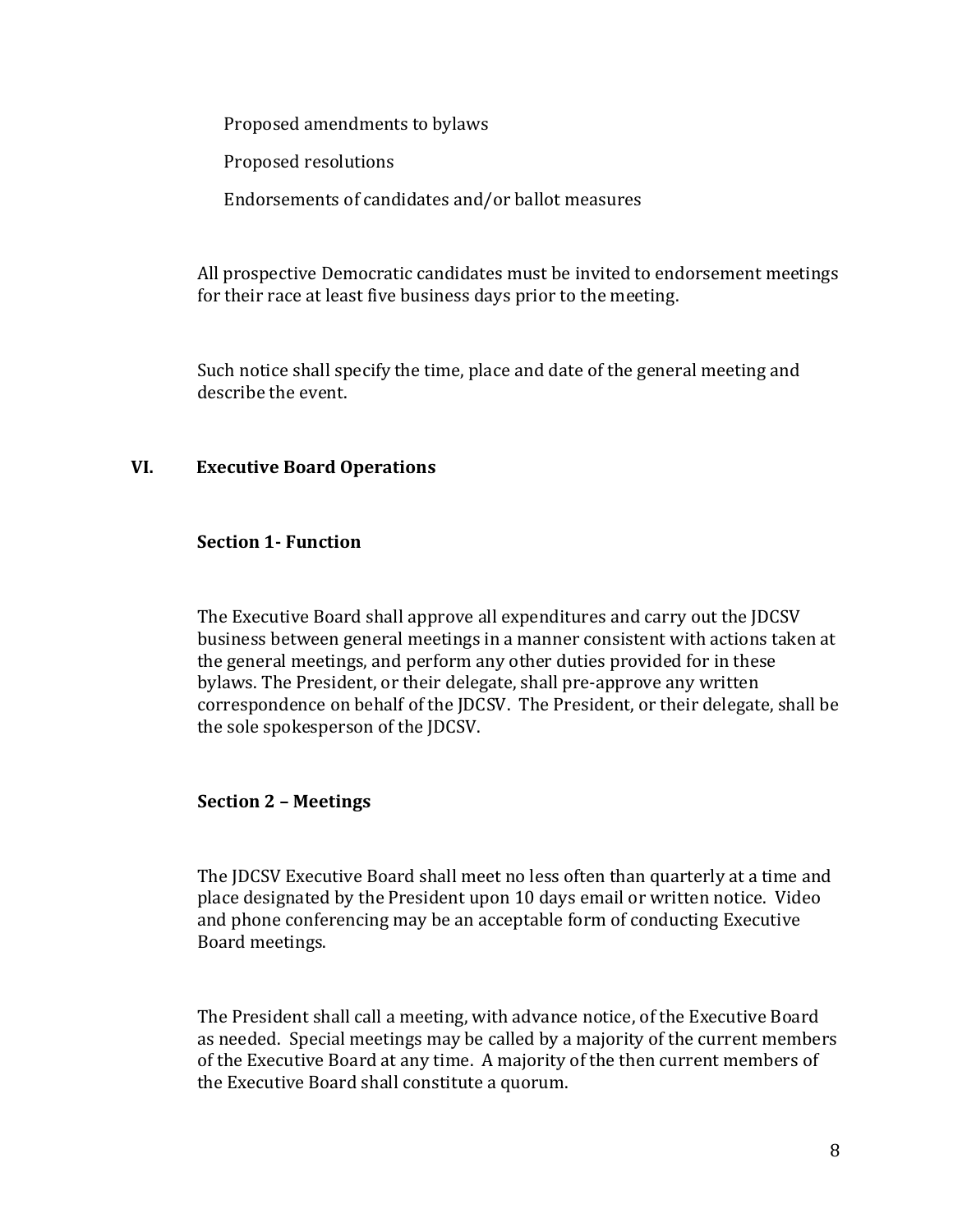# **VII. Standing Committees**

The standing committees for the JDCSV shall include both Audit and Nominating committees. Other committees may include Political Action, Membership, Fund Raising, Program, Special Events, Communications, Hospitality and others as identified by the President and ratified by the Executive Board.

## **VIII. Candidate Endorsements**

- A. Only candidates who are registered Democrats are eligible for JDCSV endorsement.
- B. All endorsements of candidates or resolutions concerning ballot measures or public issues must be in accordance with the standards established by the California State Democratic Party and the Santa Clara County Democratic Party.
- **C.** Any Statewide Proposition may be endorsed by JDCSV upon the 60% vote of either the Executive Board or the General Membership.
- **D.** JDCSV shall not endorse a candidate for office on the ballot in a primary, general or runoff election, unless a motion is passed either by the Executive Board by a 60% majority or a 60% majority of the membership. JDCSV may not, under any circumstance endorse a non-Democrat in any race, partisan or non-partisan.
- **E.** JDCSV may, in lieu of an endorsement of a single candidate, provide grades based on candidate questionnaires or interviews based on the following: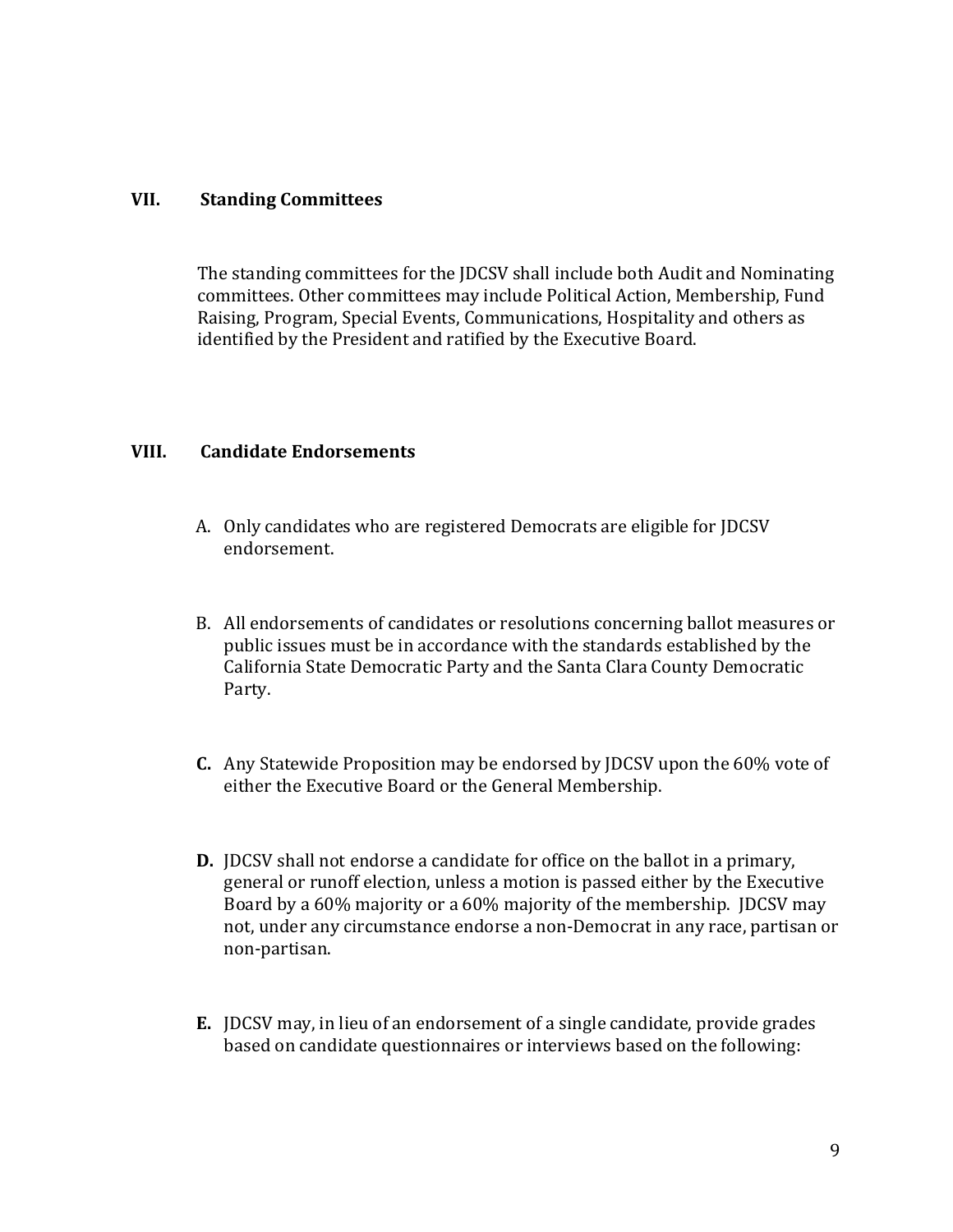- **a.** Strong Support Candidate exemplifies extraordinary leadership in interacting with the Jewish community – This may be considered an endorsement.
- **b.** Support Candidate's positions, values and history with the Jewish community are consistent with those of the California Democratic Party and JDCSV – This may be considered an endorsement.
- **c.** Neutral Candidate's position or lack of history with the Jewish community are not well defined.
- **d.** Oppose Candidate's positions, conduct and history of interaction with the Jewish community are antagonistic or in conflict with the values of the Jewish community and/or California Democratic Party.

# **IX. JDCSV Representatives**

# **Section 1 - California Democratic Party (CDP)**

In order to be eligible to participate in CDP pre-endorsing conferences, the JDCSV's President, Secretary, or Treasurer will ratify the roster of Democratic members in good standing by July 1 of each odd-numbered year identifying SCCDP Requirement that only Democrats be endorsed.

## **Section 2 - County Democratic Parties**

Under the JDCSV's charter with the any Democratic county committee, to the extent JDCSV may participate or vote in the proceedings of any county democratic committee, its President or a designate of the President shall be its representative. If the President is already a Democratic county committee member or chooses not to serve, a different representative may be selected to serve his or her term according to the provisions of Sections 3 and 4 of this Article.

## **Section 3 - Selection**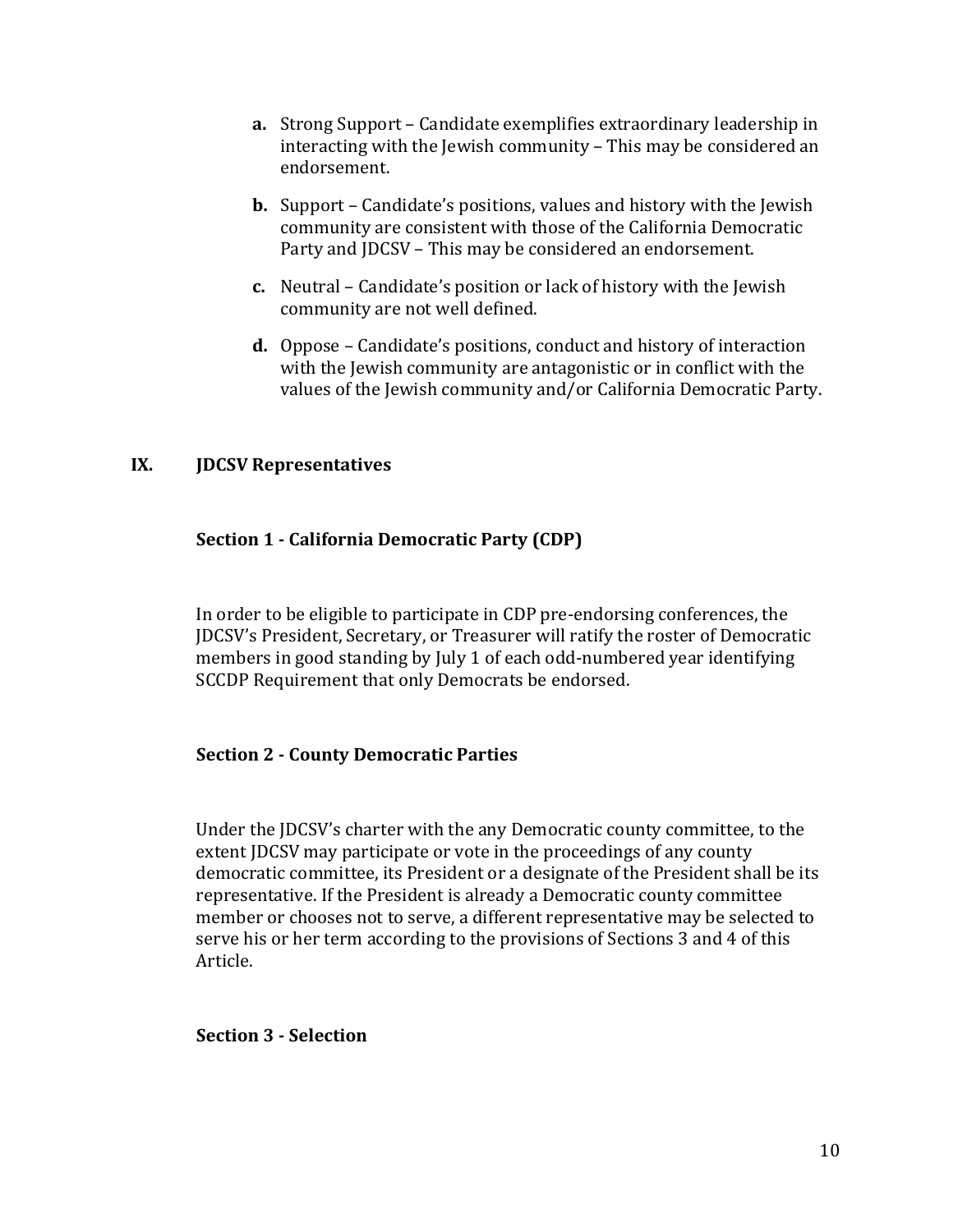JDCSV representatives to the California Democratic Party – and any other official representatives, delegates, and alternates from the JDCSV to conferences, caucuses, councils, conventions, and other meetings – shall be selected by a vote of members in good standing at a duly noticed JDCSV General meeting or, if that cannot occur at a regular or special meeting, by designation of the President and ratified by the Executive Board. Representatives should be equally apportioned between men and women to the extent possible.

# **Section 4 - Adherence to JDCSV Positions**

JDCSV representatives described in this Article, when participating in voting and discussion in that capacity, shall adhere to and represent the JDCSV's official positions on endorsements and other matters wherever applicable, and shall agree to do so prior to their selection.

## **Section 5. Other County Representatives**

The Executive Board will designate a county Voter Registration Liaison.

The Executive Board will designate representatives of any other positions that it is authorized to do so by the County Democratic Party.

# **X. Amendments**

These bylaws may be amended by a 60% vote at 2 successive monthly general meetings (with a quorum being present at both) after such notice has been provided as specified in Article V, Section 3 of these bylaws, except that Articles II and this Article cannot be amended without at least a 70% vote of the Membership and Executive Board at 2 successive monthly General meetings, a quorum being present at each.

## **XI. Decorum and Conduct**